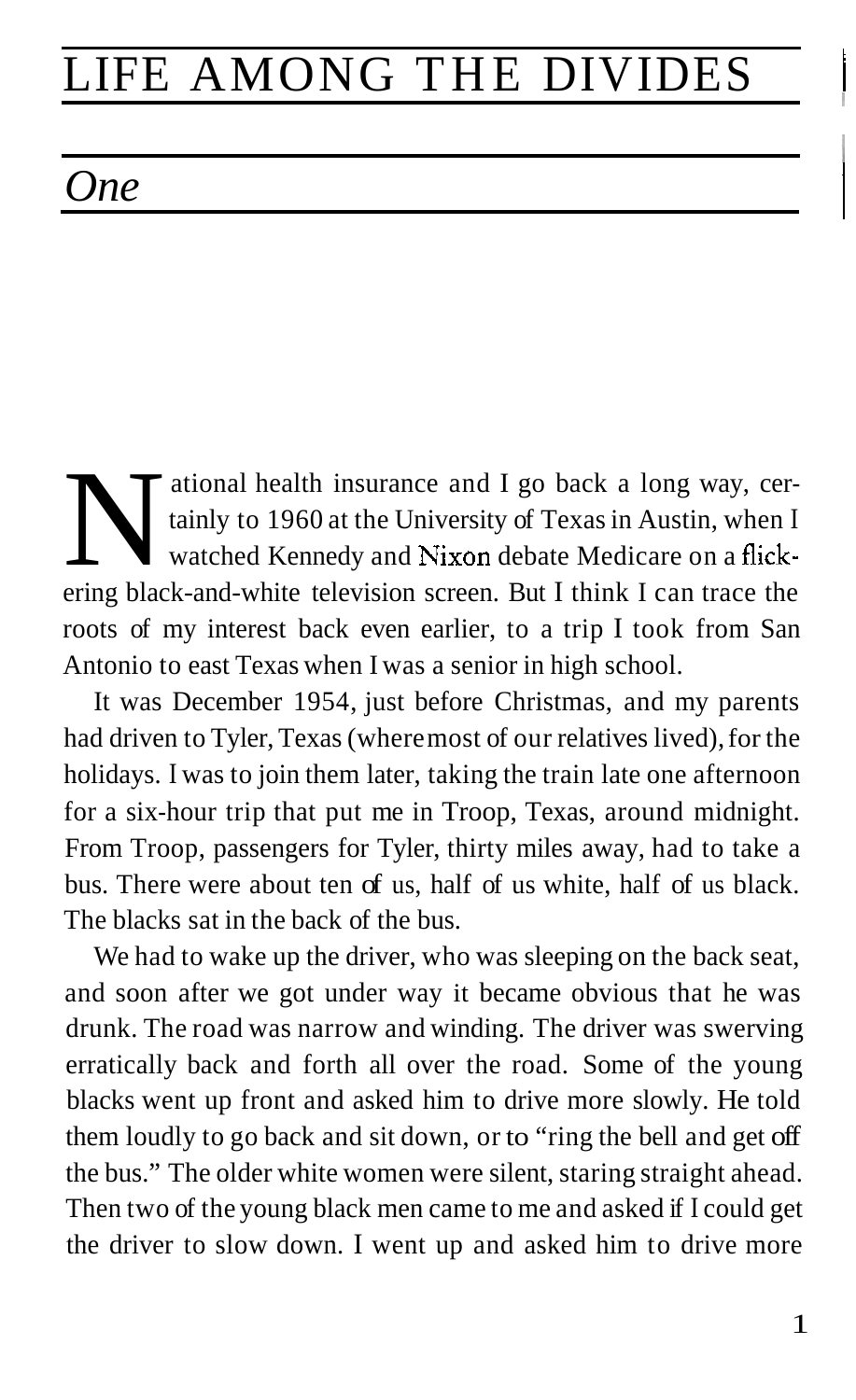carefully. He responded only that everyone should sit down, "unless you want off the bus, with your friends."

I went back and talked with a young black man, who seemed about twenty. He said we ought to get off or "we were going to get killed." I rang the bell, and five of us — twoblack women, two black killed." I rang the bell, and five of  $us - twoblack$  women, two black<br>men, and  $I - got$  off the bus. It was cold, down in the thirties. We all walked to a farmhouse we'd passed a half-mile back. Not a single car passed. It was about one o'clock in the morning.

While the others waited in the yard, I stepped up on the wooden porch. **A** suspicious white woman finally answered my knock and let me in to use the phone. She offered to let me wait inside until my relatives came to pick us up, but I declined. When I finished my call, I went out to tell the group we had a ride. I waited on the porch, facing the group silently standing in the moonlight at the edge of the yard. The lights went off in the house. My father and cousin came to get us. The ride to Tyler was in almost total silence, two races in the South separated by front and back seats.

When I was much younger, in Tyler, we had lived on a semicircular street that followed a ravine behind the houses. Every day after school and all through the summers we played endlessly in the woods and gullies of the ravine. One day I played with the son of the black maid who had started coming a few days a week, when my mother became ill. The other boy and I played all morning, but we were both reserved and quiet around each other. It was one of my few firsthand experiences with black people my own age before that bus trip years later. It was as if I had lived most of my young life playing on the boundaries of that small ravine in which my friends and I whiled away hours in the dream world of childhood, only to discover through a seemingly unrelated incident the great secret: that the gully led out to a huge canyon stretching as far as the eye could see, a fault line that ran across the entire continent, dividing black and white, rich and poor, North and South, traditional and modern, and much else.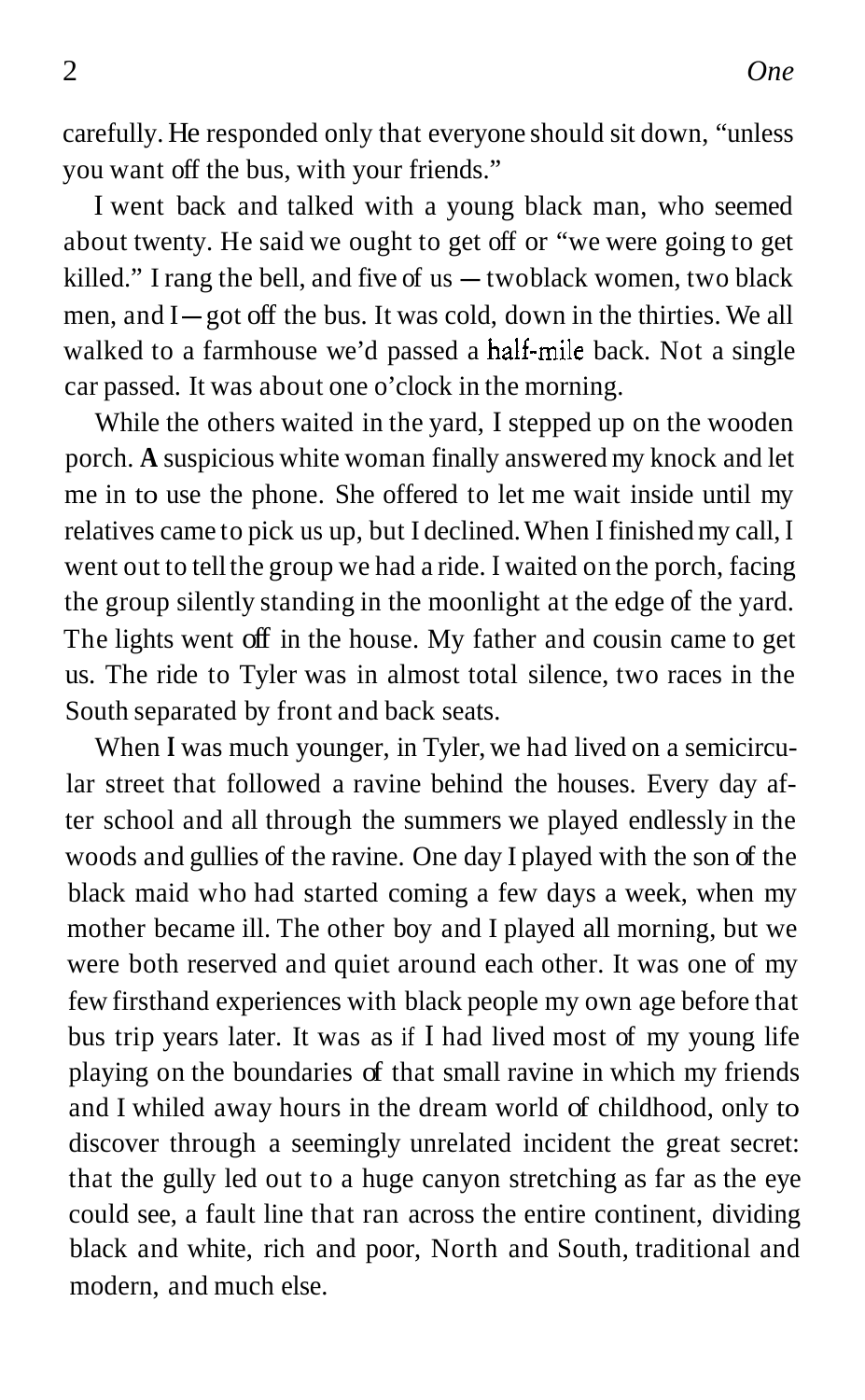The trip to Tyler, looked at one way, was a fairly routine event on a small road in East Texas. The woman let me make the call, and my father and cousin took us all to town. After we had let the four others off, my father went to the bus station to complain to the management, but otherwise we never talked much about the incident again. I could only sense his helplessness and powerlessness at an order of things he thought would not change any time soon. Yet the trip represented a new starting point for me, helping me to see myself and my life in the South in a very different light. It came to symbolize for me the way in which race drives a wedge into our communities and our common interests. We passengers on the bus shared a common interest in getting the driver to slow down, but the factor of race and its larger meaning was a powerful barrier to our acting quickly, and together, to get the situation in hand. The driver knew that he could shield himself from any company scrutiny by playing the race card. The older white people were frozen in inaction out of fear of taking the part of the blacks who had complained.

I resolved that I would leave the South as soon as I got out of high school. I would move to San Francisco, or Chicago, or New York. But of course I didn't. I stayed to go to college at the University of Texas, and I later lived in North Carolina for some fifteen years.

As I see it now, forty years later, what I experienced then  $-\text{what I}$ already in some sense had begun to know- was the darker side of America. Our divided body politic, a division whose fundamental source is the scar of racism, is the key that unlocks much of the mystery of our politics. I came to believe that our politics, and perhaps politics everywhere, is not so much about "issues" or "prob-<br>lems" as about the huge gulfs and divides—particularly the divides lems" as about the huge gulfs and divides - particularly the divides of race and class - that move under the American society like vast tectonic plates, shaping and deforming its political reality.

I was born in 1937 in Marshall, Texas, near the Louisiana border, and lived in Tyler, Texarkana, Jacksonville, and El Dorado, Arkansas. Most of these towns bordered the East Texas and southern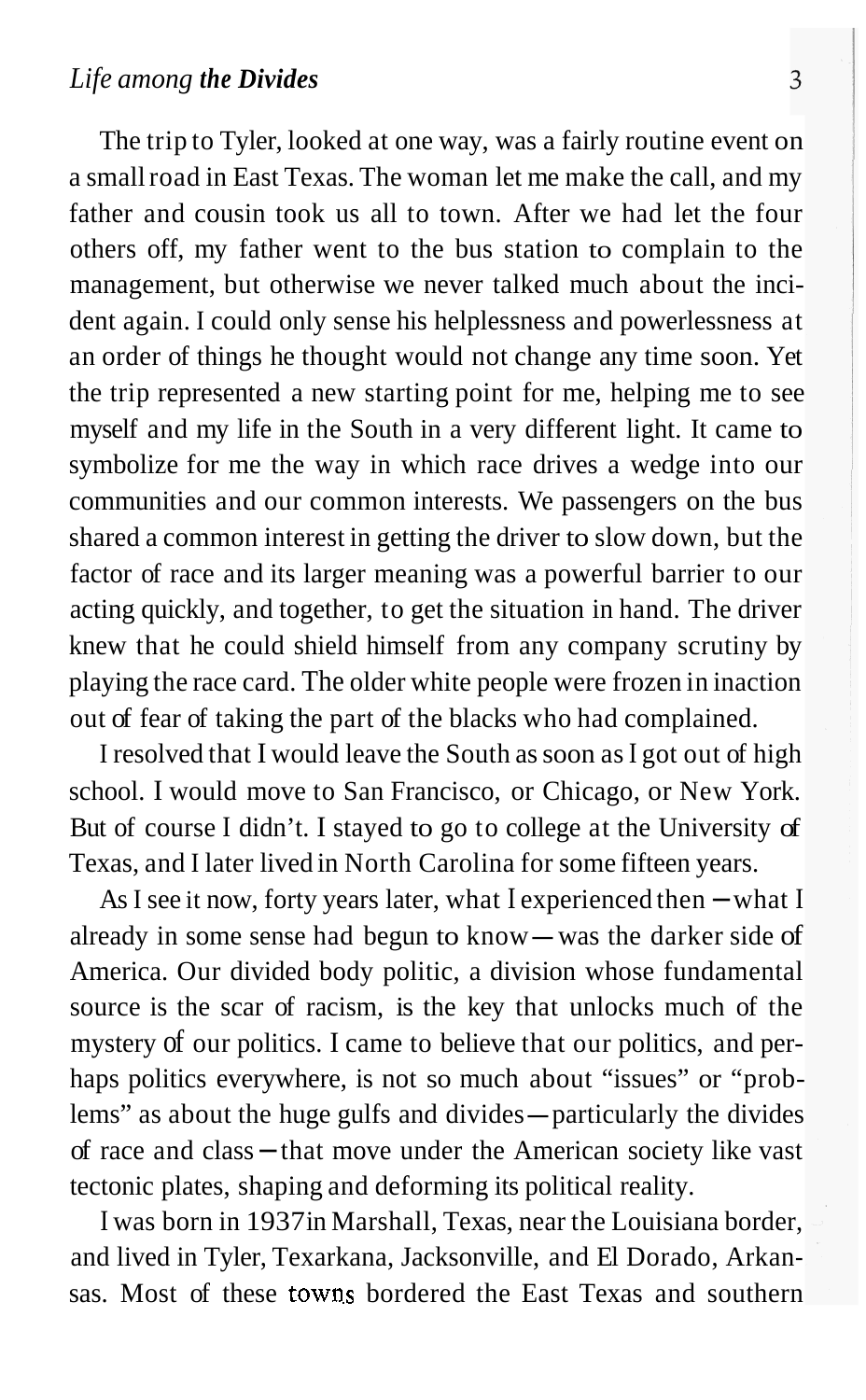Arkansas oil fields. My father's family came from the small town of Horatio in the southwestern part of Arkansas, near the recently famous Hope; my mother's family from a small Oklahoma town called Bokchito, named for the Bogue Chito Indians that had settled there from Mississippi.

We were not poor, but we were only a step or two away. The single thing I remember most about those days is that-everyone lived in duplexes - my family, my grandparents, my aunts and uncles. We lived in small brick or frame duplexes built in the *1930s* for families who came to work in boomtowns while the Great Depression was going on. My grandparents in Kilgore, Texas, lived in an even smaller, unpainted frame duplex, surrounded by a forest of oil derricks. Yet even in those early years I was learning about politics. When we occasionally drove over to Louisiana, my father always remarked about the better roads there and the accomplishments of Huey Long, a very controversial man who nevertheless left tangible progress that was plain to see when one crossed the state line, leaving Texas.

At the edge of most of these towns in Texas, in Tyler and Marshall and Texarkana, one could find small, pathetically underfinanced black colleges and elsewhere the hardscrabble schools for black children. I would ride my bike past Texas College in Tyler and wonder what went on in the mysterious place where "colored people" studied, apart from us. My bus trip and the **Brown** *v***.** Board of Education decision in 1954 helped me see these pitiful schools in an entirely new light; I wrote a senior honors paper that year on segregation in Texas schools; to do so, I visited a black school and interviewed the principal. **An** editorial I wrote for the high school paper, opposing segregation and the pledge of resistance to *Brown* by southern governors, was picked **up** and carried by the *Christian Science Monitor.* 

In time I formed a geologic sense of politics, seeing it as a struggle to live with the deep forces moving under the surface of American society and culture, the struggle to live with the divides, to bridge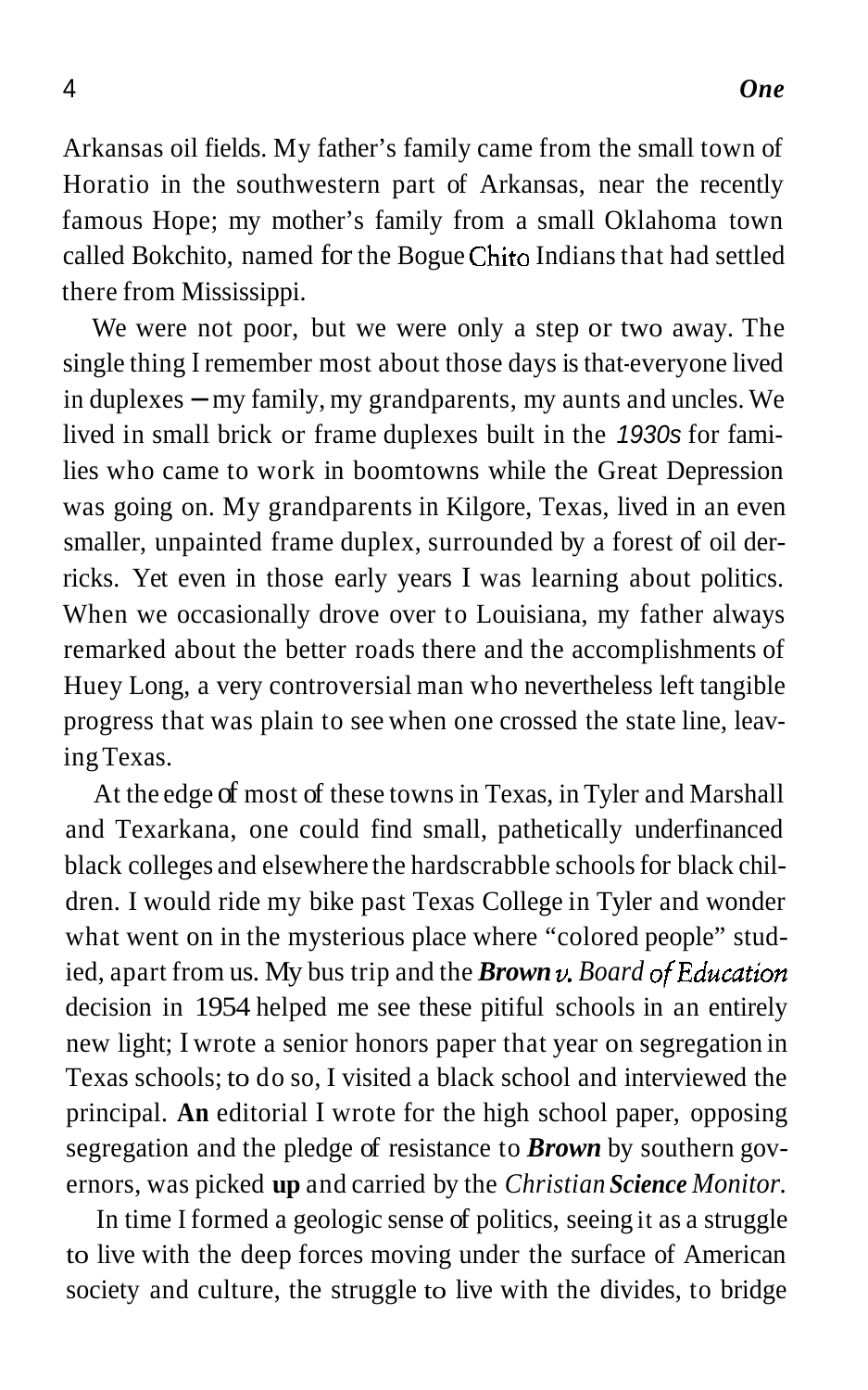them when one can, able to close them completely only rarely. Race and class are not our only divides. Culture and values, region and religion separate us as well.

**All** nations have these divides, but ours exist partly by design. Our constitutional theory uses divides between the branches of government as the protection thought necessary to us against the abuse of power. Other divides, just as important and crippling, are those left by our history of slavery and by a plantation economy for half the nation and an industrial revolution for the other half. In addition, a great Civil War, Reconstruction, segregation, vast waves of immigration, religious sectarianism, an all-out war against organized labor, the Cold War  $-$  all these have caused a vast continental nation to be crisscrossed by huge faults, boundary lines, and divides that run in every direction and that shift unexpectedly, recasting problems along lines of traditional hatreds and fears, pulling them into the chasm below, preventing the unity and connections necessary for solving our most pressing problems, from the environment to the health care crisis.

The divides are likely the major reason why we failed to adopt a national health plan in the past. Jill Quadagno, in *The* Color *of Welfare,* reviews three major explanations for our unfinished welfare state (and, by extension, for our lack of national health insurance).<sup>1</sup> The first is the *liberal values* thesis, or the thesis that our social policy is weaker than Europe's because we hold pro-market and individualist values and reject too much government. This is the thesis of analysts such as Seymour Martin Lipset; $<sup>2</sup>$  a variant offered</sup> by James Morone, argues that we want both community and solutions to problems, but the latter choice implies bureaucracy and thwarts community.<sup>3</sup> The second explanation is the *state-formation* thesis offered by Theda Skocpol, and it contradicts the first one.<sup>4</sup> Skocpol argues that when we tried a huge (for its time) federal pension program for widows and orphans of Civil War veterans  $-a$ program created by and leading to the establishment of Republican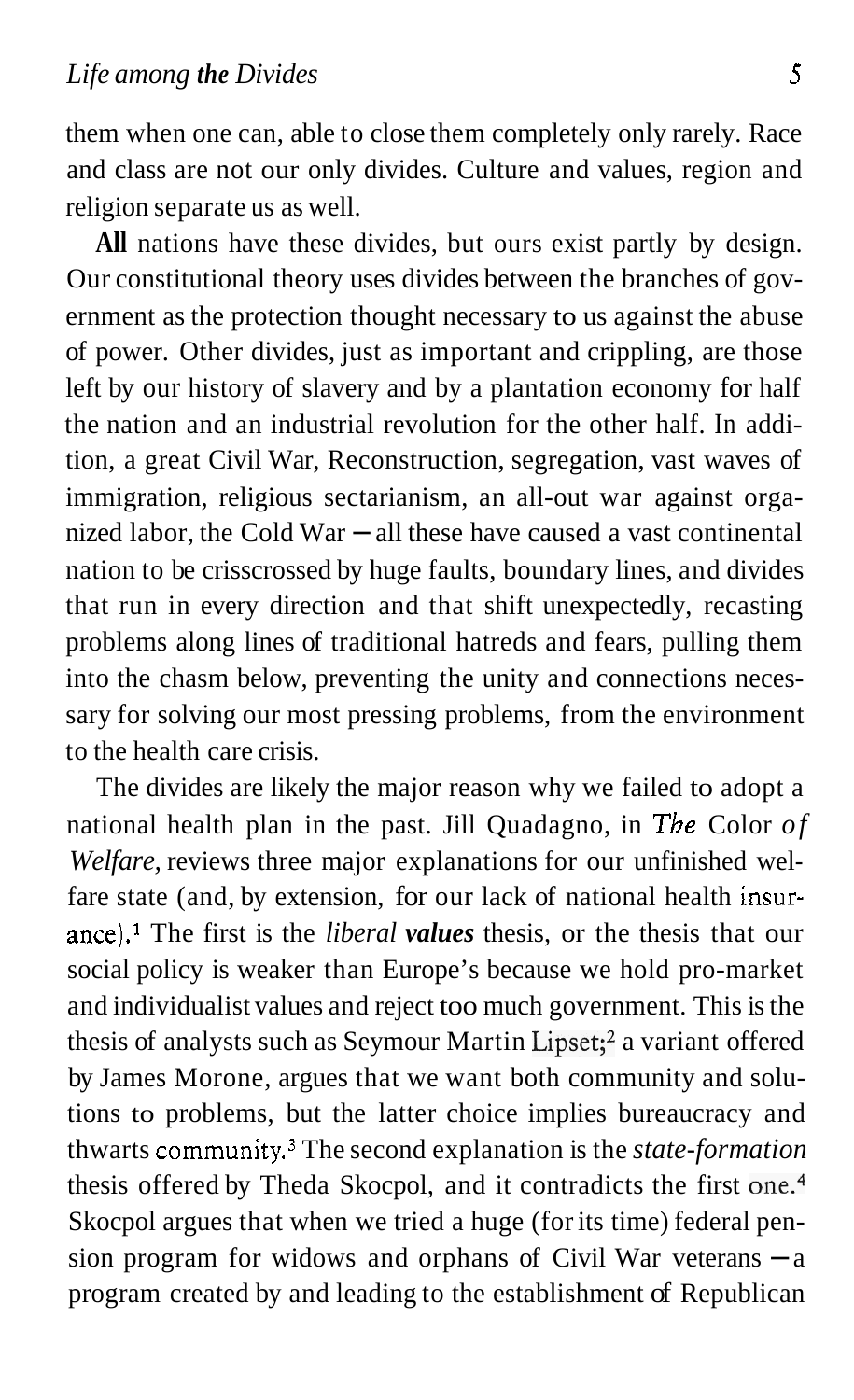hegemony in national politics for a generation  $\equiv$  the corruption was so great that it soured the public on the federal government's first foray into the welfare state. A third explanation is the thesis that we have a *weak and divided working class* and labor movement, which was easily split after the original passage of New Deal and Great Society legislation. Quadagno argues for a fourth explanation, that race  $\equiv$  and the way it has shaped our politics  $\equiv$  is the primary determinant of the shape of our welfare state and the fundamental explanation for our weak social provision.5

I agree that race is likely far more central in explaining the state of our political development than the absence of pro-government attitudes, or our facile belief in participation and community, or our earlier experience with pensions for veterans' widows and children. But the race issue can easily be misunderstood. The major point is that race has deformed our politics by dividing the primary instrument for social reform, the Democratic Party, down the middle and that this divide has become the fundamental fault line leading to the sharp gulf between the market and the communal realm, between national and state government, between traditional values and the modernizing world. The path of the divides is full of twists and turns and the unexpected.

I saw the divides as a kind of permanent horizon, a powerful social order, something in our present age akin to the New Testament's idea of principalities and powers.6 Once, in Chicago in the mid-1980s to attend a meeting, and out for a pre-dawn walk in Grant Park (the scene of the riots at the Democratic National Convention of **1968),** I suddenly came upon a statue of an enormous and powerful horse rearing up on its hind legs, looming over me in the dark. Seated on the horse was a grim Civil War general. The statue's quality of wildness and power was chilling. The divides seem to me like that- hidden, sudden, and ominous. I also came to *see* that as a nation our only hope for overcoming these divides lay in turning to new institutions and policies that would draw upon the power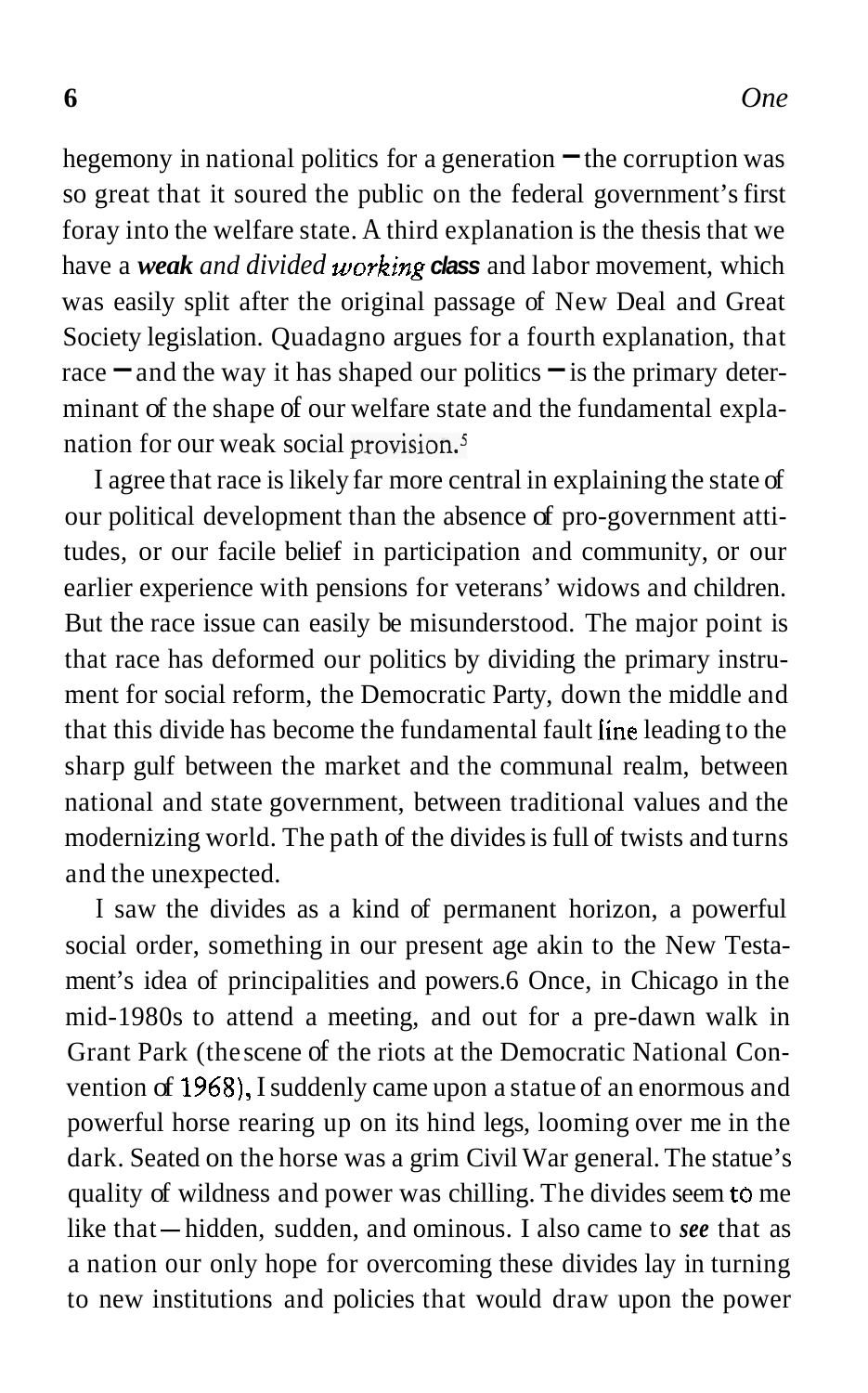of community and equality, in creating flesh-and-blood institutions where we could see with our own eyes that we were members "one of another."

Only part of this was in my mind back when I was a high school student; what I did acknowledge was the permanence of the gulf between me, standing on the porch, and the people waiting at the edge of that yard. That divide ran far beyond East Texas, out across a vast nation, and the only remedy I could think of was to invoke somehow a huge political power to bridge and overcome such divisions. That power would come from the outside, from Washington, D.C., and the national government. It would be a power that spoke for the common people, the poor and the middle class alike. That power was most obviously present in the form of the New Deal and in the bitter political battles after World War 11, such as the famous Lyndon Johnson-Coke Stevenson race for the Senate in 1948. **<sup>I</sup>** came to believe that a power outside the South was the only way we could make progress, and the two emblems that stood in my mind for that power were the Social Security card **I** got when I was a for that power were the Social Security card I got when I was a freshman in high school, going for my first job, and — a few years freshman in high scholater-my draft card.

Two years after the bus incident I enlisted in the **U.S.** Army (the draft then made it seem likely that I would go anyway) and encountered my first taste of social equality. My basic training company at Fort Bliss in El Paso, Texas, was filled with blacks, Puerto Ricans, Mexicans, Cajuns, and whites-recruits from all over the United States. The man who slept in the bunk above me was named Bergeron, and he was from Homa, Louisiana. Bergeron was shocked, as were many of **us,** to find himself surrounded by blacks and Puerto Ricans in the lunch line, in the showers, and in the squad rooms. He reacted by fighting, endangering the few teeth he had left. Still, by the end of the eight weeks we had settled into a kind of rough camaraderie. The army, as much as any experience I had growing up, taught me the rules and practice of shared equality, despite its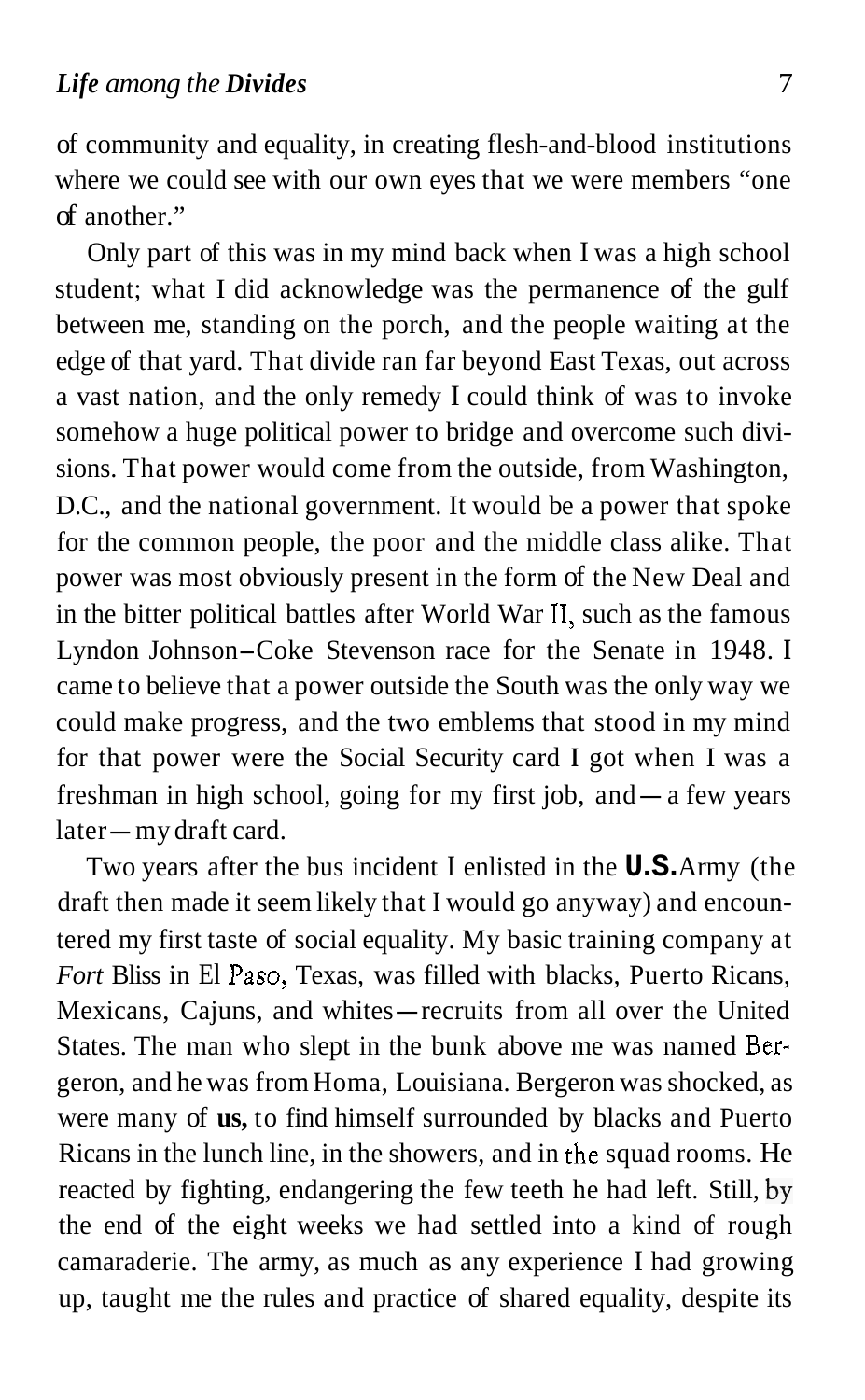order of ranks and hierarchy. You slept on the ground together, you ate together, and you traveled across the country together, and some of the friendships I formed then remain to this day. A year later, traveling to my assignment at the **U.S.** Army Language School in California, I thought nothing of interceding with the bus driver when he told a black woman that she couldn't get out and get milk for her baby at the Greyhound station. (In those years, I seemed to work out my social justice complaints while riding buses. Later it would be while trying to integrate movie theaters.)

For many young men and women of the South during this period before the 1960s, it wasn't a march across the Selma bridge or police dogs or sit-ins that brought home to us the great divide of race. Instead, it was minor incidents like getting off a bus on a country road in Jim Crow country with four black strangers. The scene of the silent group of blacks standing in the moonlight on the other side of the yard had more to do with my ideas about politics than any hundred books **I** have read since. My very idea of myself as someone who was to leave home and its values, as someone who sought respect for the dignity of each individual and a system of social equality to secure that dignity, has its origins in this incident. Although we were physically separated by only a few dozen yards, measured in experience we might as well have been standing on opposite rims of the Grand Canyon. Into that great chasm could slip the entire hopes of a great nation.

#### **THE ORIGINAL IDEA**

#### **OF NATIONAL HEALTH INSURANCE**

Even growing up in the South in the post-World War I1 period, it was impossible not to have one's ideas about politics shaped by the New Deal. The New Deal's core faith, as Samuel Beer and John Kenneth Galbraith have argued,' was a national one, strengthening the national community, and unifying the nation around new na-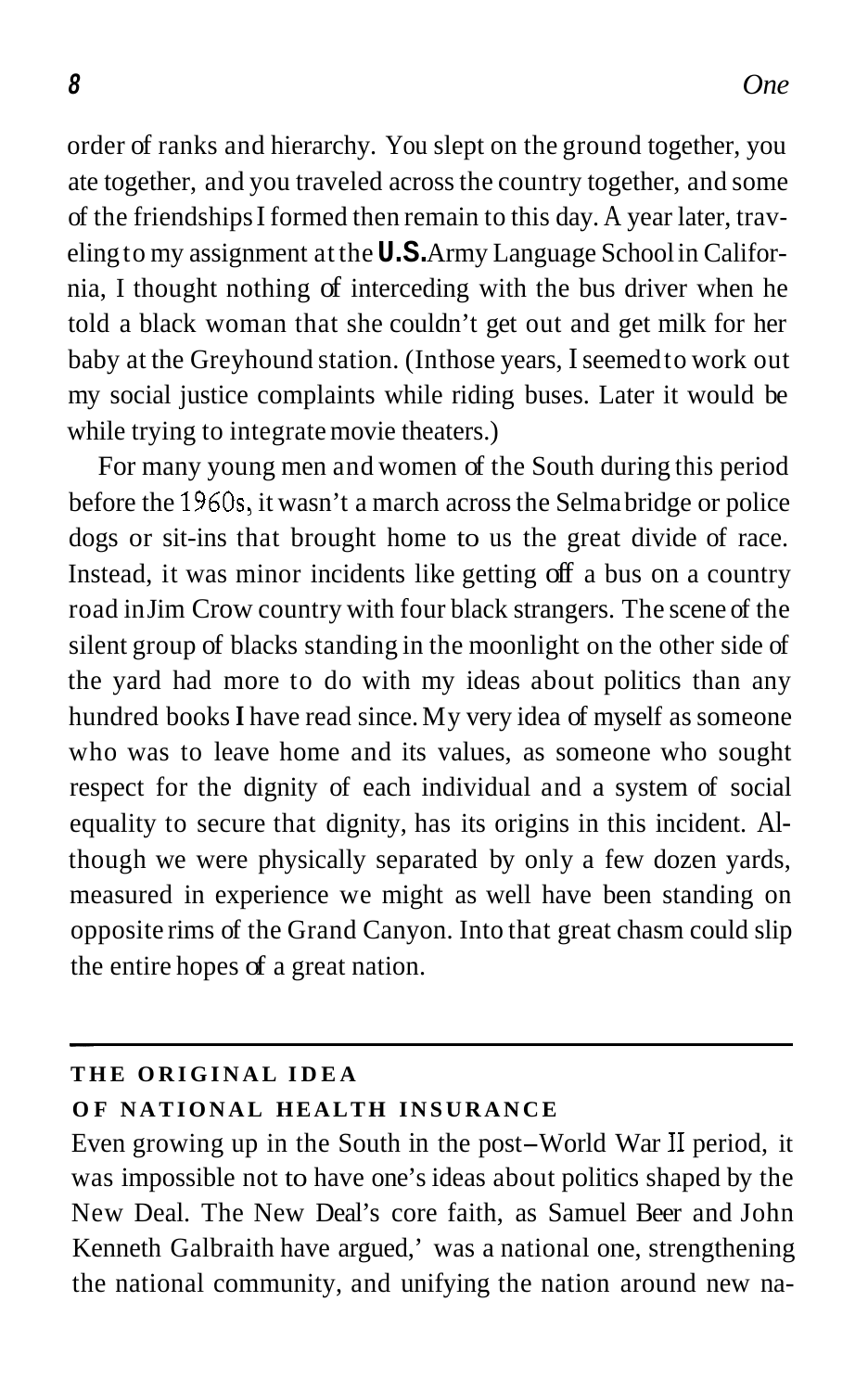tional institutions that overcame the divides of poverty, region, and race. **A** central part of this "national idea" was the mobilization of what Galbraith later called "countervailing power." In coining this term, Galbraith meant that new national institutions could solve the central problem of the public in modern, technological society: They could mobilize diffuse, hard-to-organize interests spread across millions of individuals, in order to confront the far smaller but wellorganized, influential, and rich groups that dominate the political process (in the health field, the public versus organized medicine, or the hospitals, or the drug industry). Creating a new national institution directly augments the public's power and gives it concrete **ex**pression. The New. Deal's big idea was policy, and new institutions can reshape politics.

As Galbraith pointed out, the American economy and society had in the twentieth century become continental in scope while our government remained deeply divided between the states and a weak national government and the government at the federal level was divided against itself: Congress opposing the president, and the courts opposing both. In this environment, southern Democrats, exploiting the one-party dominance of the region, played a central role in the Congress, controlling the top committee chairmanships and other leadership positions. As John Egerton reminds us in *Speak Now against the Day,* the main purpose of southern politics during the period after the first wave of New Deal reforms, was to form a southern bloc in Congress, to seek power at the federal level in order to hold the line against a flood of changes believed to be coming from Washington.8

To climb out of the Great Depression, the nation needed a new source of power sufficiently strong to oppose the national economic and professional interests, from big business to organized medicine.<br>This new power – the power of the national community – would be a "bottom-up" coalition of the poor, the working class, and the middle class: a coalition of plain people. The new coalition would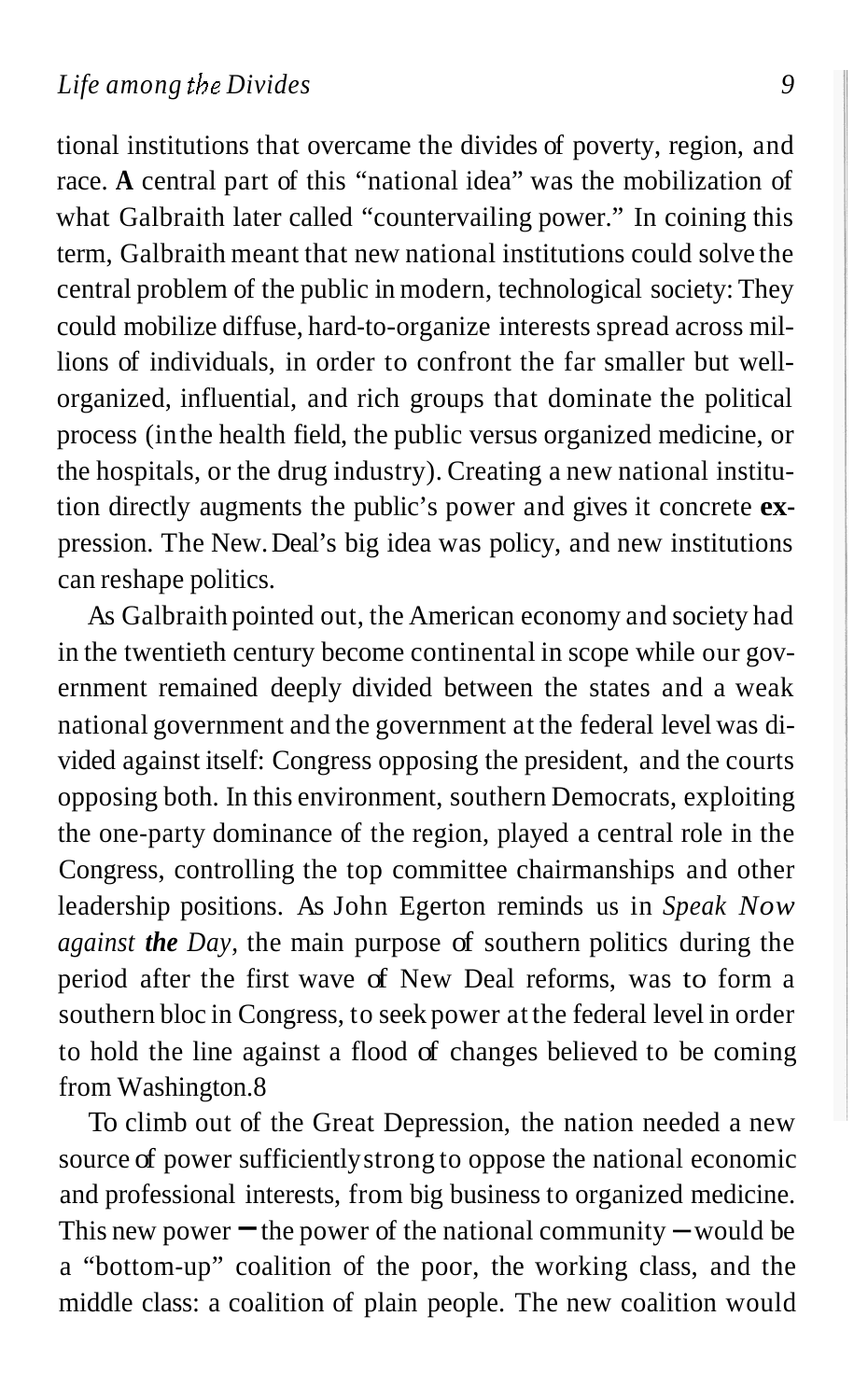seek to overturn, permanently, the previous era's "top-down" coalition of business interests and the middle classes inaugurated by the election of President William McKinley in 1894.

The institutions created during the New Deal were designed to produce a new progressive majority in the United States, principally by fostering economic development and employment and developing programs for domestic security - Social Security, unemployment compensation, worker's compensation  $\equiv$  which joined the middle class and the poor in new universal programs that served everyone. The theory was that the middle class would rise to defend these programs at election time, preventing reactionaries and conservatives in both parties from rolling the political clock back.

Today, mobilizing public power and utilizing it to forge a new bottom-up coalition is seldom discussed among the experts in the health field. This despite the fact that universal health care was a central part of President Bill Clinton's strategy to put the Democrats back on track in national politics, and despite the fact that many Republicans took the political implications of health care reform for their own party with deadly seriousness. The health experts have moved on to other things than politics.

Some experts and many politicians reject such ideas because of their New Deal roots; the New Deal, by their lights, is dead and gone and good riddance. But mostly, the experts on health care are either economists or political scientists who play second fiddle to economists. They see the need for health care reform as largely an economic problem and a sign of market failure. I see the need for health care reform as a sign of political failure. **I** don't mean just the failure of the United States to adopt a national health plan; I mean the disabling and neutering of the public by the present health system, and the urgent need to strengthen and reconstruct the public as the first task of reform.

There are exceptions to these generalizations. In addition to the literature mentioned above that seeks to explain why we don't have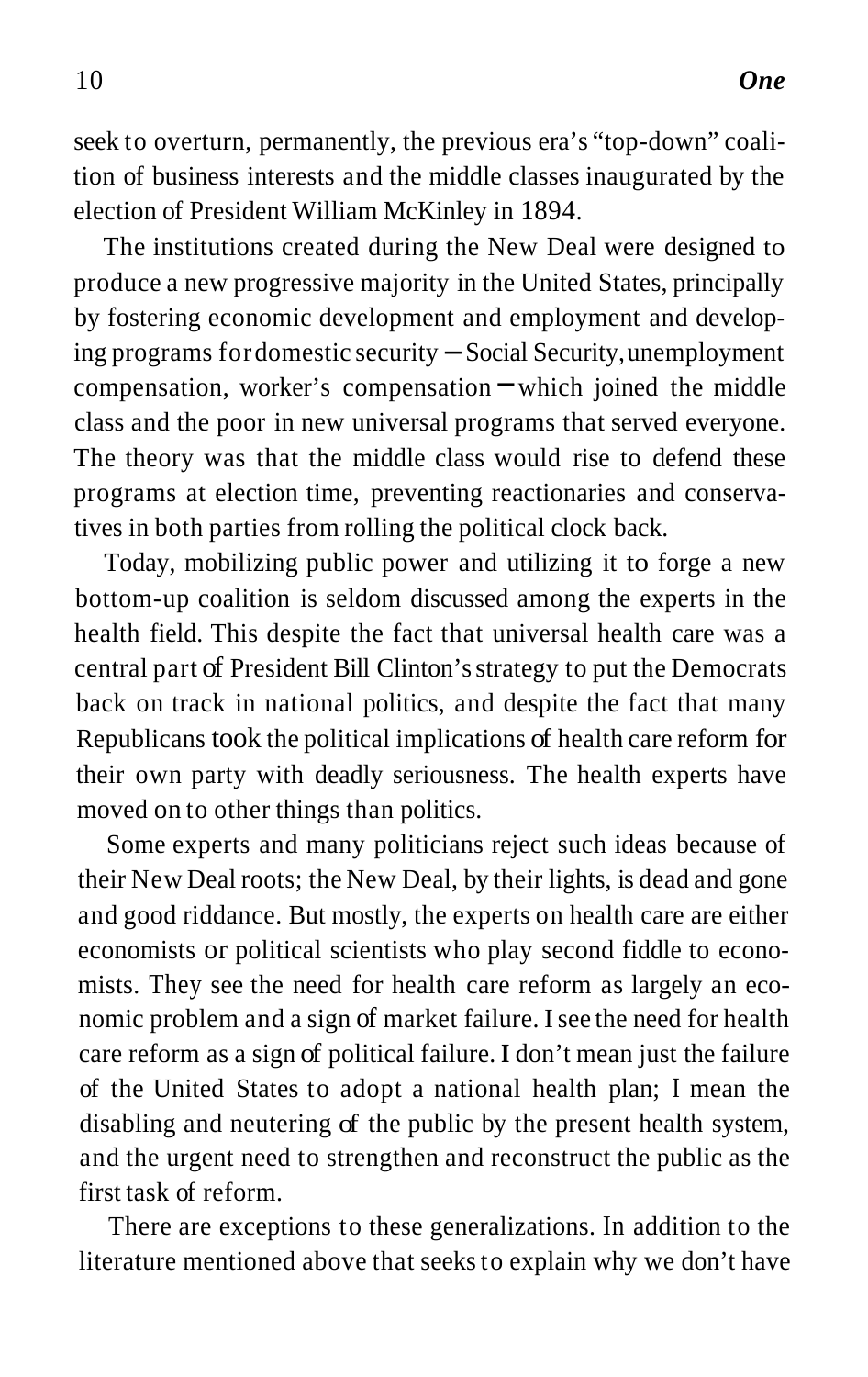a stronger welfare state, Theodore Marmor, Jerry Mashaw, Philip Harvey, Henry Aaron, Theda Skocpol, and Rashi Fein have all sought to enlarge our understanding of the wider political and policy dimensions of health reform and national health insurance. $9$ 

#### CHRONIC INSTABILITY:

### HEALTH CARE'S ACHILLES HEEL

I wasn't banking on a political revival of New Deal sentiment to get us back on track in health care reform, however. I thought it would happen differently. Democrats would be led to embrace health care reform for the most practical of reasons: Experts such as Thomas Edsall, Mary Edsall, Thomas Ferguson, Joel Rogers, Mickey Kaus, and E. J. Dionne argued that the party was on the ropes and badly needed a dramatic way to advertise their return as a party championing middle-class interests.<sup>10</sup>

The New Deal arose in times vastly different from our own. We are not in a great depression. In the health field the interests are huge and well financed and organized (the health sector was less than 4 percent of the gross national product [GNP] in the late 1940s). The problems of the American health care system are far more complex; almost thirty years of sharply rising costs have destabilized it. The middle class has joined the nation's poor in doubting its protection against unaffordable medical bills. Never-ending increases in insurance costs crowd out wage increases. Employees fear changing jobs and losing their insurance, while employers edgily seek to shift coverage costs to workers' shoulders. Workers often strike to defend their health benefits.

Defending against rising costs usually only adds more costs. Private insurers routinely require doctors and hospitals to justify their use of costly procedures, adding red tape to the system. Medicare's prospective payment system of price controls, called diagnosisrelated groups, has added a new layer of administrative personnel to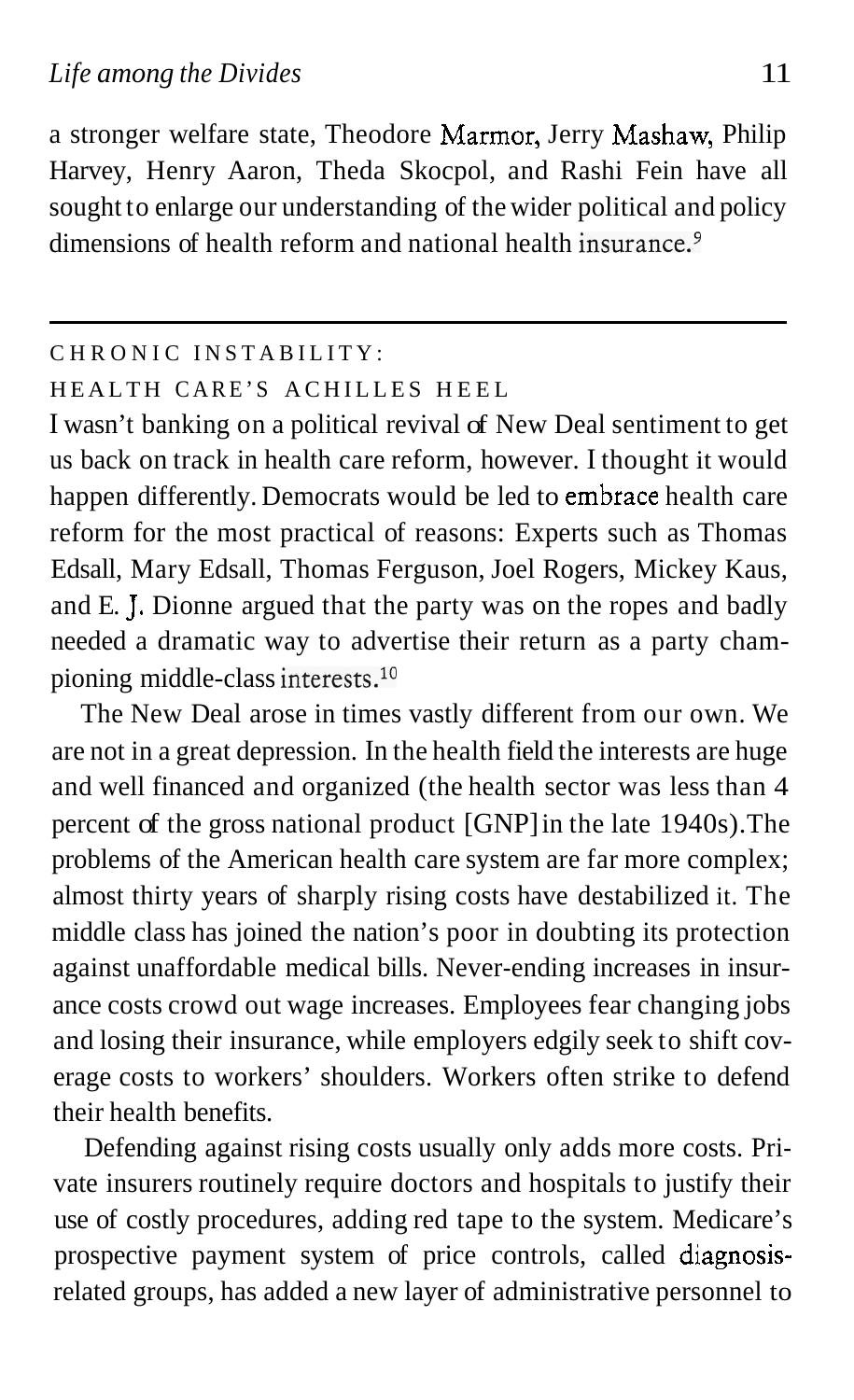the nation's hospitals." Today, the United States spends well over twice what Canada does on administration.<sup>12</sup>

Rising costs are shredding the private insurance market. **As** waves of increases hit every year, insurers seek ingenious ways to avoid sick people. Entire trades are "red-lined" as too expensive to insure; insurance for small business is drying up.

Further, it was precisely because the health care crisis threatens the middle class along with the poor that reform efforts seemed inevitable. Runaway spending on health care  $-$  uncontrolled, uncapped medical money and the threat that it poses for all poor and middle class Americans  $-$  would finally push us to form a new institution to cap spending and assure health security for all, a new national health plan.

Growing up in East Texas, in towns in or near the oil fields, one of my most vivid memories is driving with my parents in the night and watching the flares as a gas or oil well was allowed to "burn off." Occasionally, when a well blew up, there would be a big fire. The health care system has for years been the great runaway well of wasteful spending, and the sheer magnitude of the uncontrolled dollar total expended on health care will be the prime reason we finally move to cap it. What we do may not be pretty, and it may not be elegant, but we will have to reform the system, whether we like it or not, because of what all this spending will do to everything else we want to do. At least this is what I thought back in 1988.

This way of thinking about health care by noneconomists (like me) drives some economists wild. In the mid-1980s one of our most insightful health economists, Uwe Reinhardt, asserted that the cry of "too much spending on health care" was "baloney."<sup>13</sup> Reinhardt argued that those of us who saw health care spending as wasteful forget that all that spending is income for someone else. He pointed out that when the automobile industry grows by 10 percent, government declares a national holiday; when health care spending increases by the same amount, we call it a crisis. He went on to say that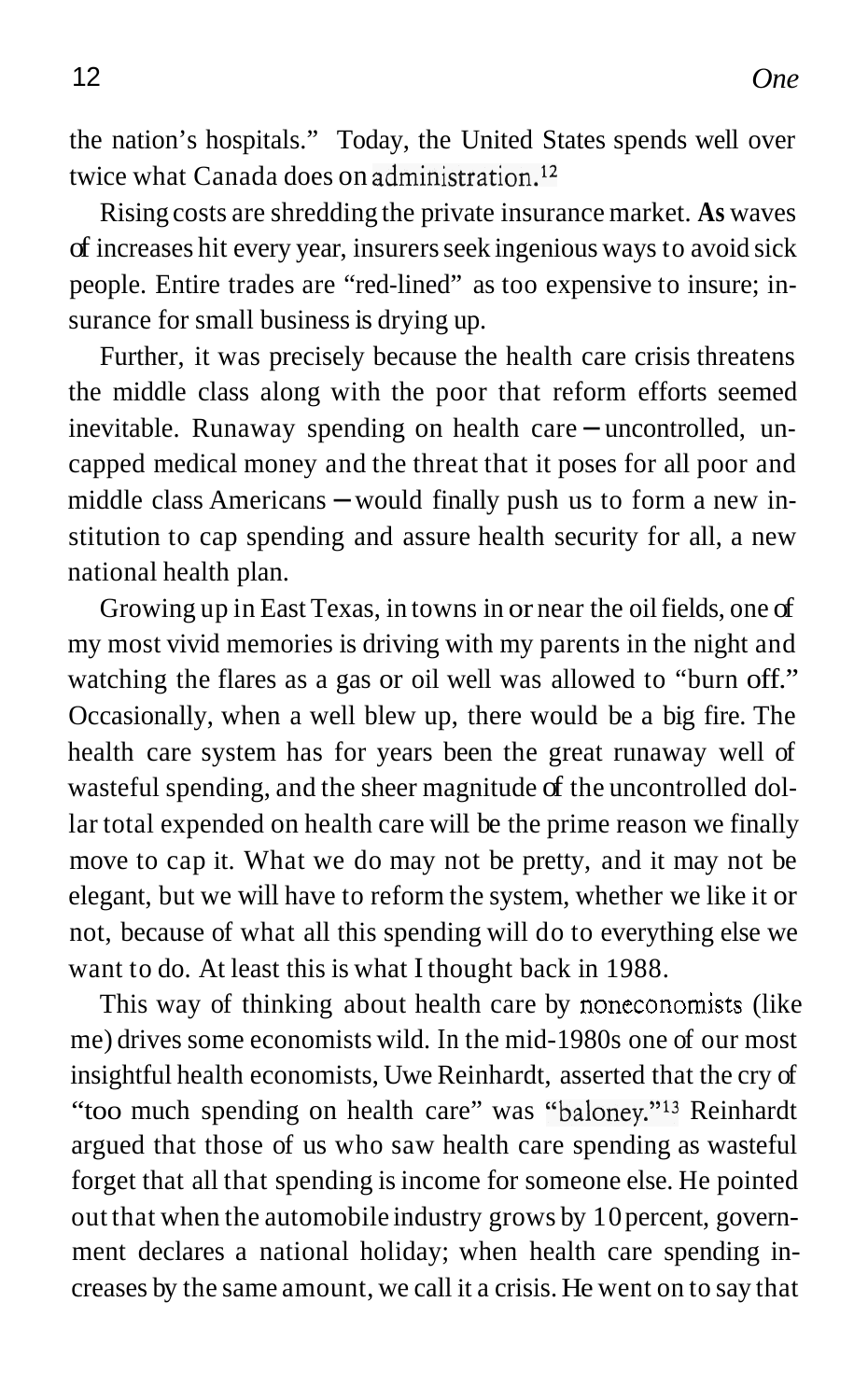too much attention was paid to health care spending as a percentage of GNP; there was no evidence that societies spending 15 percent on health care were any less "efficient" than societies spending half that amount.

But Reinhardt's point ignores the fact that 40 to 50 percent of all health care spending comes from taxes, a percentage that will surely rise with national reform; hence, a rise of 10 percent in health care spending each year means either a rise in taxes by the same amount or tremendous conflict as we attempt to cut the side of health care that government pays for and ignore what private insurance pays for.

When I first started teaching in 1972, we were spending about 7 percent of the *GNP* on health care. In 1980, when I went to Washington for a year, health care spending was at 8.5 percent of GNP. In 1988 it was roughly 12 percent. By 1995 it was over 14 percent. Since 1972, health care spending as a percentage of GNP has doubled, and since 1980 it has grown by 50 percent. Whereas in 1970 and 1980 we spent proportionately either the same or a little more than the Canadians, today we spend almost 50 percent more.

It gets worse. By the year 2001 we will be spending 18 to 20 percent of GNP on health care. In the decade from 1992 to 2001 that extra growth will cost us an extra \$1.5 trillion. The extra spending that comes from a rate of growth keeps making the health sector bigger and bigger, relative to other sectors of society. That \$1.5 trillion represents \$600 billion in new government taxes and an equal amount in business  $costs<sup>14</sup>$  Beyond any doubt, such spending will wreck the Medicaid program nationally; this is the driving force behind the moves in the present Republican Congress to "cap" Medicaid or to disestablish it as a federal entitlement, making it a block grant to the states.

Huge new costs will pose an equally ominous threat: The spending on health care will threaten and begin to unravel Medicare. .Medicare is our only universal health insurance program, albeit for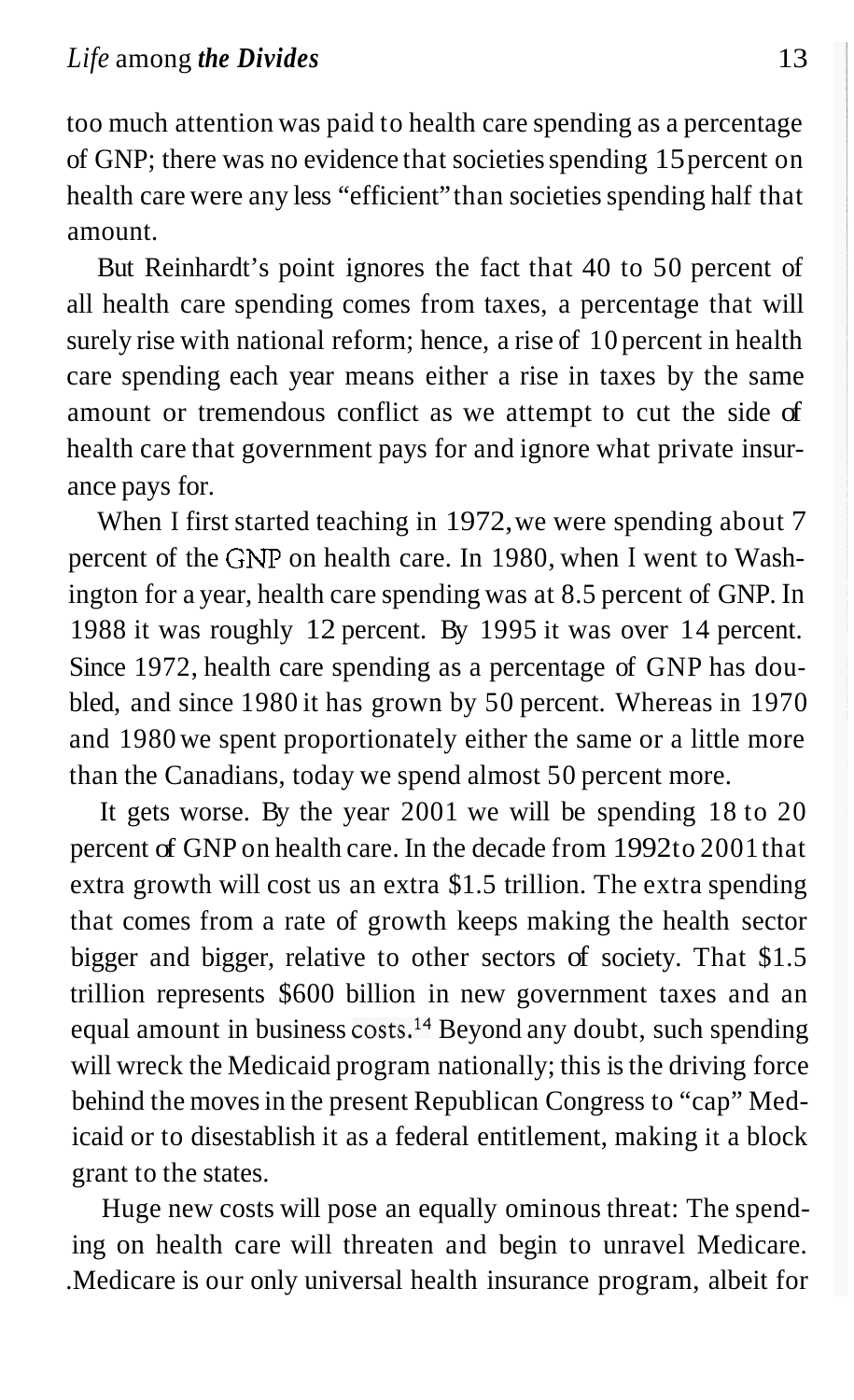the nation's elderly population. Without reform, the only way the federal government can protect itself from huge annual increases in Medicare spending is by cutting the program, a process that has been going on for some years now and will most certainly accelerate (in **1995,** as I write, this is already happening) if the Republicans remain dominant in Congress and especially if they capture the presidency.

## **HEALTH CARE REFORM**

### **AND** THE **NEW DEAL LEGACY**

The Democrats today are split into several camps, in large part because of disagreements over what to do about the New Deal legacy. According to a scheme constructed by Aaron Wildavsky, the Old Democrats include many who openly advocate holding on to much of the New Deal's faith in national institutions and a strong commitment to equality.<sup>15</sup> Other Old Democrats are less strongly committed to national institutions yet retain a strong commitment to policies that promote equality among the various constituencies of their party, from women to blacks to Latinos. These Democrats also are receptive to the idea of using market incentives and giving the states a larger role to achieve these ends. A third group, the New Democrats, believe that the New Deal no longer has any lessons for us, and they are much more strongly pro-business. Many of them are southern conservatives and moderates. Bill Clinton is a New Democrat trying to strike **a** deal with Old Democrats. The Republicans have of course attacked the New Deal era and its reputed love of big spending (while openly supporting such cornerstone New Deal achievements as Social Security); Ronald Reagan even threw a party celebrating the end of the New Deal.

I do not dispute the claim that the New Deal is no longer our governing philosophy, but I do believe that the New Deal's theory of institution-building forms a big part of what we know about how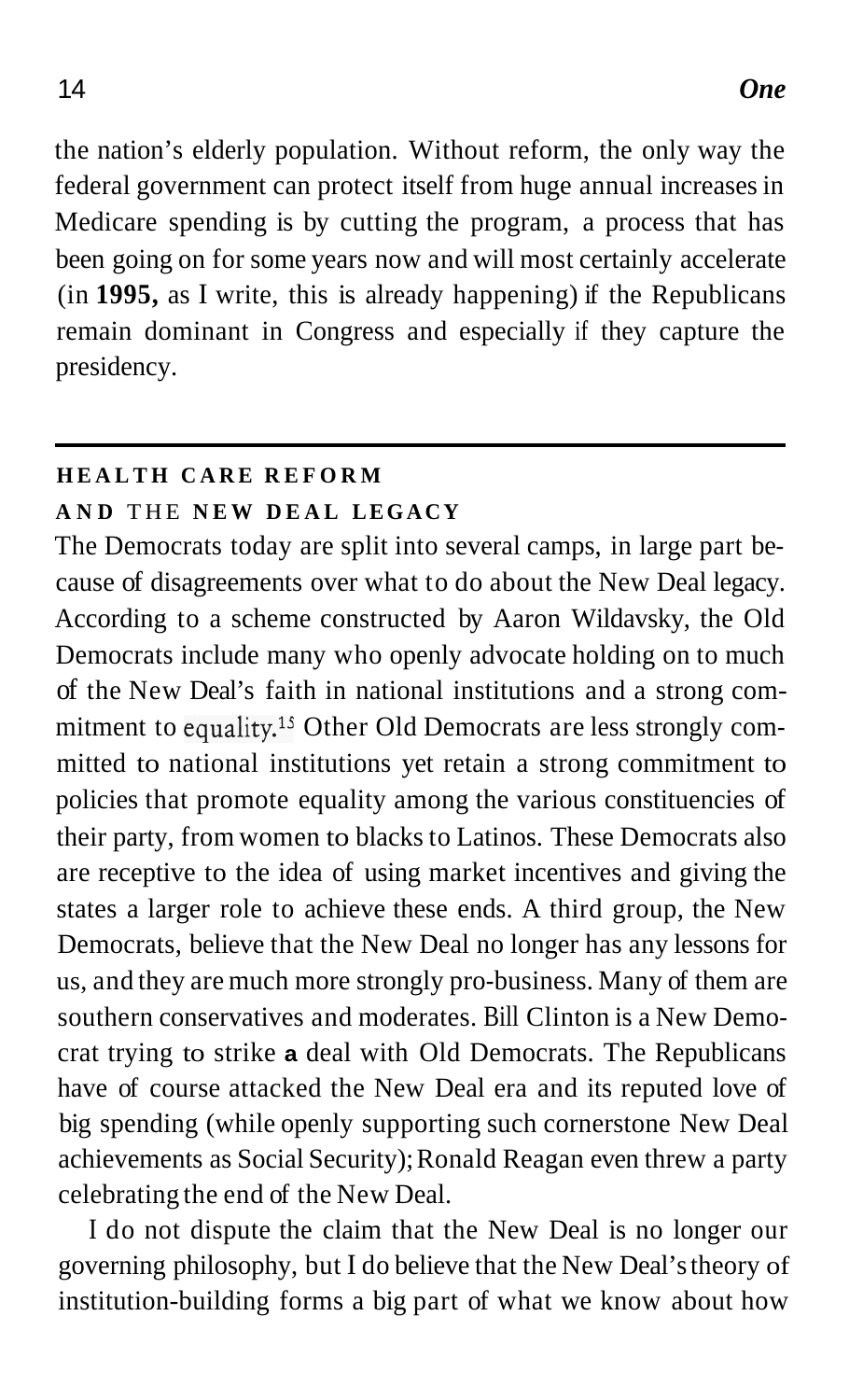national health plans work. The essence of this institution-building theory was not just *bigness*. The New Deal attempted to forge a national community strong enough to bridge the deep divides of American life and to do so by means of institutions that unified and held the public together. The community that the New Deal sought was captured in something very simple and quite small: the Social Security card that every American soon carried. This small scrap of paper helped strengthen what Martin **Buber** and John Steinbeck called the "we" side of life.16

The "we" side of public life is strengthened when a new institution changes social reality by changing the way people relate to one another— in the case of health care, the way they see one another in relation to hospitals, clinics, physicians, and how these are paid for. New institutions change the nature of the body politic. The major symbol of this transformation need not be a big government agency located in Washington; it can be the single card that each person carries in his or her pocket, capturing new values, new behaviors, and a new political reality for the entire nation.

T. H. Marshall had this to say about universalism as an idea.

The extension of the social services is not primarily a means of equalizing incomes. In some cases it may, in others it may not. . . . What matters is that there is a general enrichment of the concrete substance of civilized life, a general reduction of risk and insecurity, an equalization between the more and the less fortunate at all levels- between the healthy and the sick, the employed and the unemployed, the old and the active. . . . Equalization is not so much between classes as between individuals with a population which is now treated . . . as though it were one class."

The cluster of values that seems central to me in health care reform is centered on the idea of community and the civic or communal sphere, where community means solidarity, social or shared equality, and strengthened public power rather than a close, face-to-face intimacy.

 $\frac{1}{2}$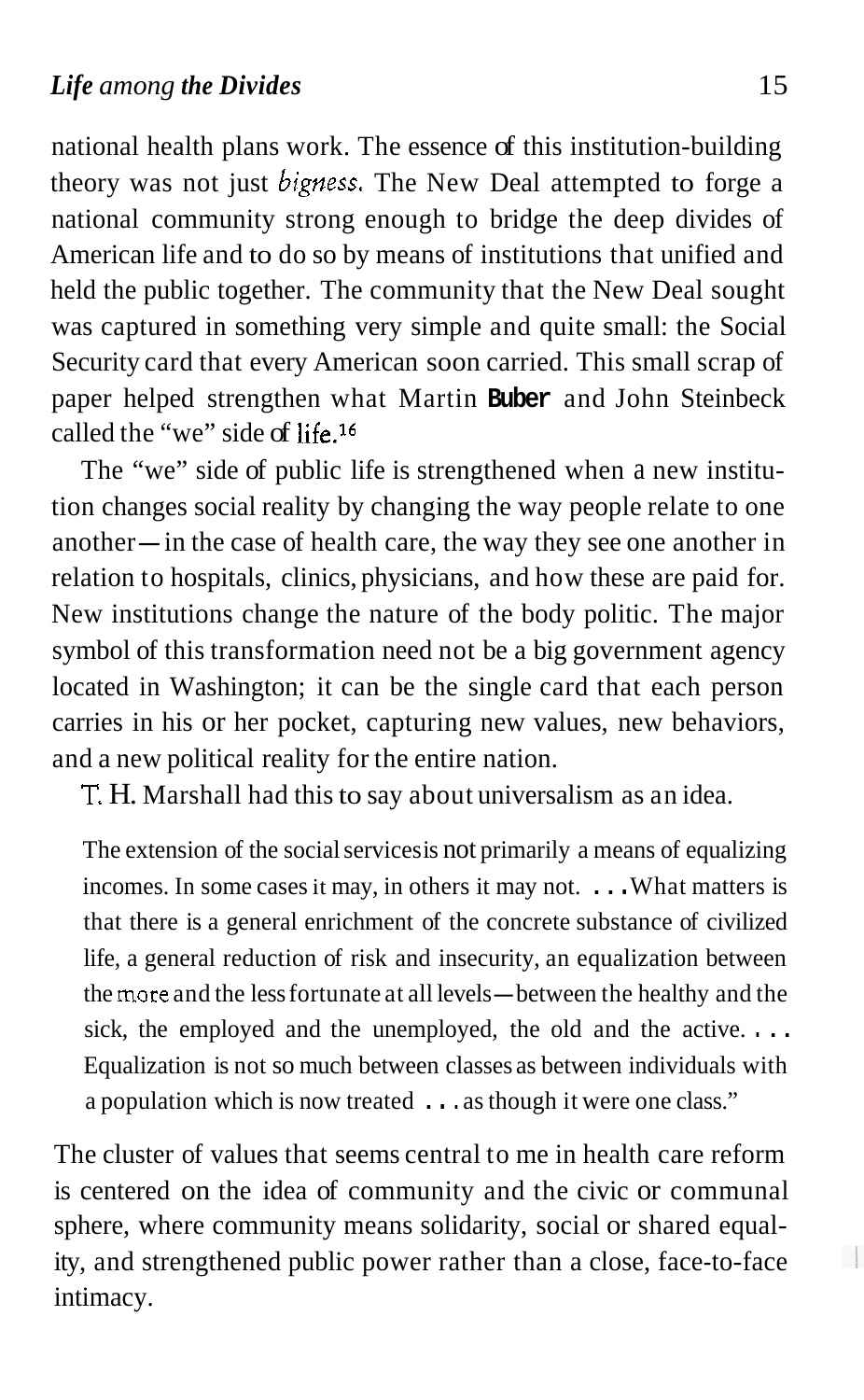Richard Titmuss, the great English social theorist and one of the architects of the British National Health Service, told a story of his own sickness that seems to me to identify precisely this idea of community. Sitting on a bench outside an English health service x-ray room, he was waiting his turn to learn more about his cancer. The man ahead of him was Indian. Titmuss thought it entirely fitting that what determined his place in line was not his status or the color of his skin but the vagaries of the London transportation system.<sup>18</sup>

### LIVING **WITH** THE DIVIDES

In one way or another, **I** have lived my life with the divides of American life as a kind of permanent horizon, beginning with the divide of segregation and the powerful ways that institution deformed our national and regional politics through the 1960s and beyond, waiting for the Democrats to fight for the policies that would bridge them and forge the national community. My own life and the lives of millions of other Americans have been directly shaped by this great party's inability  $-$  from the Great Society years to the present day  $$ to rise to the occasion, in large part because the divisions in American life stretch deep within the party itself, rendering it incapable of fighting for the changes we need to get the nation headed into new territory. Ironically, what the Democrats did decide to do, from Lyndon Johnson's War on Poverty to Jimmy Carter's decision to abandon national health insurance, only deepened the divisions in the party and the nation and helped foster a powerful conservative backlash.

After graduating from the University of Texas in 1962, instead of going into politics or law **(I** did spend a brief period at the University of Texas Law School), I went to California to work in the aerospace industry. I had decided to take leave of a life lived under the sky of enormous obligations. I wanted a piece of the American dream: a good job, a family, a lawn to mow every Saturday. And for a little bit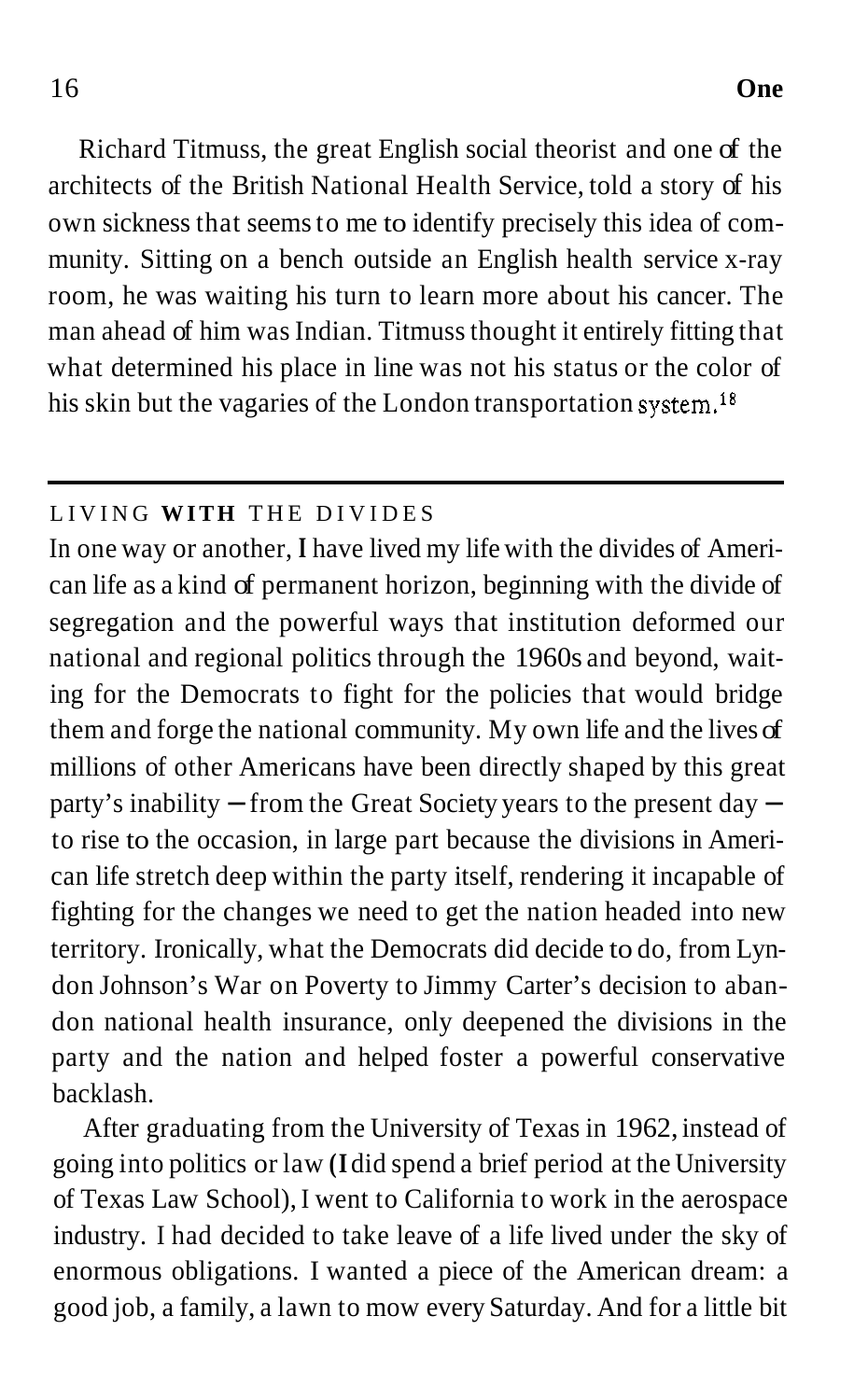## *Life among the Divides* **17**

the divides receded for me, and for the country itself. In the early 1960s, there was an optimism about overcoming the divides of the nation. President John F. Kennedy, despite his narrow victory over Nixon, argued that ours was a time of the end of ideology and that most of the problems we faced were technical ones, to be solved by expertise.

I eventually linked up with the Life Sciences Division of North American Aviation, a small division composed of systems analysts and engineers pulled from the Apollo and Saturn programs to solve the nation's social problems, including health care problems. (Kennedy, it will be recalled, was big on going to the moon.) We had contracts with the Department of Health, Education and Welfare to study better ways to organize the fledgling kidney dialysis technology, to modernize the U.S. Public Health Service hospitals, and to design a field hospital for the U.S. Army.

Yet I was barely settled in California, firmly planted on the up escalator of economic advancement, when the divides returned to haunt me. One morning a fellow worker came rushing into my office area and told me that "one of your fellow Texans has shot the President.'' The rising chorus of news about Vietnam and America's increasing involvement in that war was next. I was driving **up** Rosecrans Boulevard toward San Gabriel one sunny California morning when I heard President Johnson on the car radio announcing the big escalation of the war in Vietnam. Then came the riots in Los Angeles, and in 1965 I found myself sitting on a hill in the San Gabriel Mountains with a friend, a Jew recently arrived in the States from South Africa, watching the smoke billow up in the distance from Watts, in south Los Angeles.

Yet I was still hopeful that LBJ and his party could change their course and the course of the nation. In 1966, when an opportunity came to move to Washington to represent the Life Sciences Division, I jumped at the chance. California and the dream of the private life and endless accumulation had finally left me cold. **I** bought a new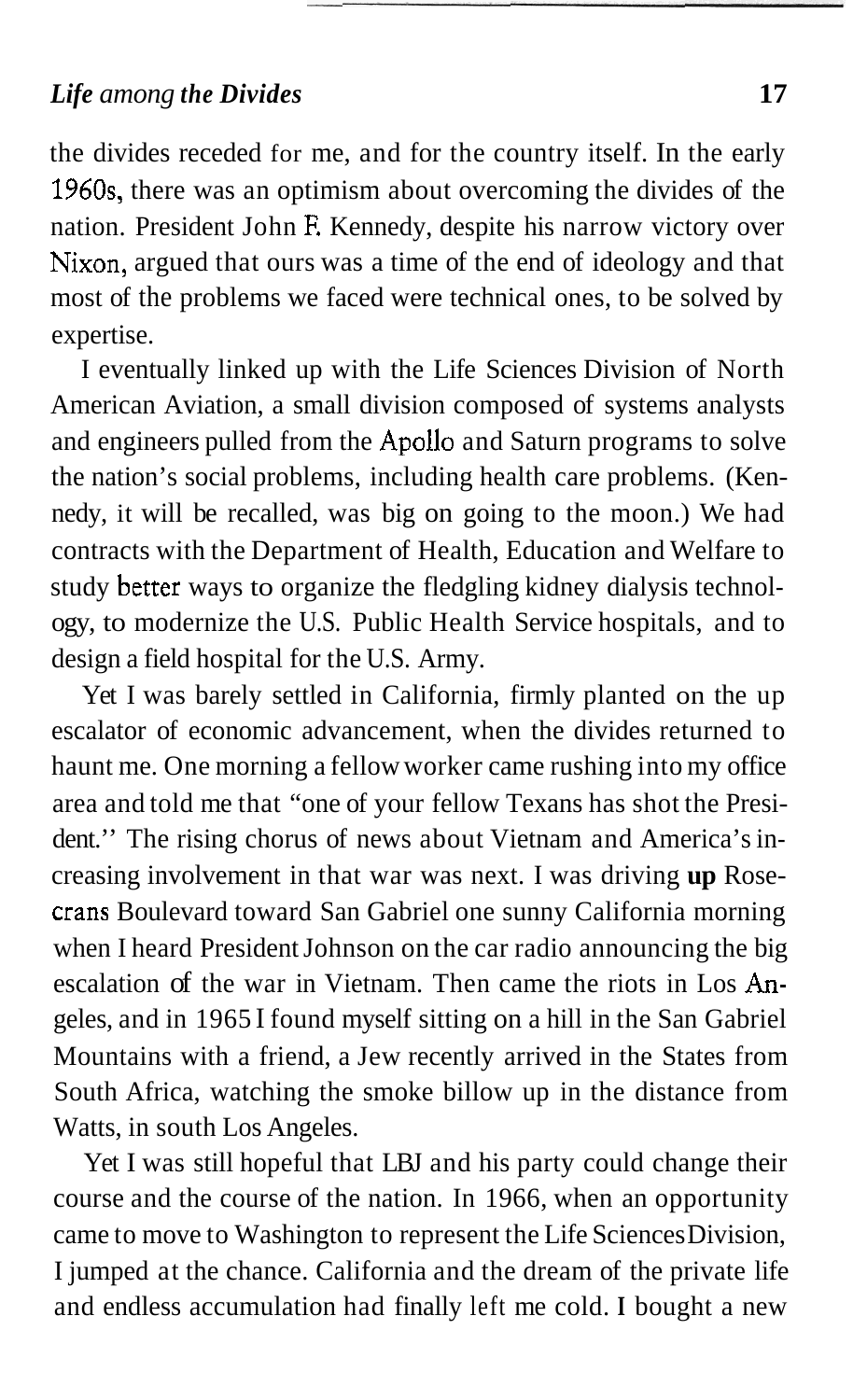Volkswagen beetle and drove Route 66 in June 1966, arriving in Washington on a Friday afternoon. I rented an apartment in southwest Washington, home to the growing horde of Great Society bureaucrats and lobbyists. I spent the weekend walking the streets of the city, seeing the offices of the famous law firm formed by heroes of the New Deal, Arnold and Porter, and offices of the *New Republic.*  Just down the street was the Office of Economic Opportunity. A few blocks away, on Connecticut Avenue, I walked past Paul Young's restaurant, which I already knew was a big haunt of the Washington lobbyists. I had breakfast in Scholl's restaurant, where another patron pointed out the political soothsayer and astrologer Jean Dixon sitting several tables away. I walked down to the Washington Monument and up to Capitol Hill. On Sunday, in a DuPont Circle bookstore, I bought a copy of David Bazelon's book *The Paper* Economy, a valiant late 1950s attempt to keep the spirit of the New Deal alive.<sup>19</sup>

I was exhilarated to be in the capital. It was here I first heard about public health as a special field of endeavor; many of the people I dealt with in Washington were career Public Health Service officers. Although in late 1966 and early 1967 there were clear signs that things were going wrong for Johnson and the Democrats, I tried to ignore them. My beat as a Washington representative was the astounding number of new programs in the health field spawned by LBJ's Great Society. Medicare and Medicaid were just being implemented across the nation. We were all going to remake America. It was commonly accepted during that time that national health insurance was just around the corner. Washington bureaucrats saw themselves as assembling the foundations of a new health care order with their regional medical programs, comprehensive health planning agencies, Indian health programs, environmental health, and the like. The head of the Life Sciences Division back in California in 1966 was **A1**  Marriner. Dr. Marriner had been named to the Committee of 100, a group of prestigious Americans promoting a national health plan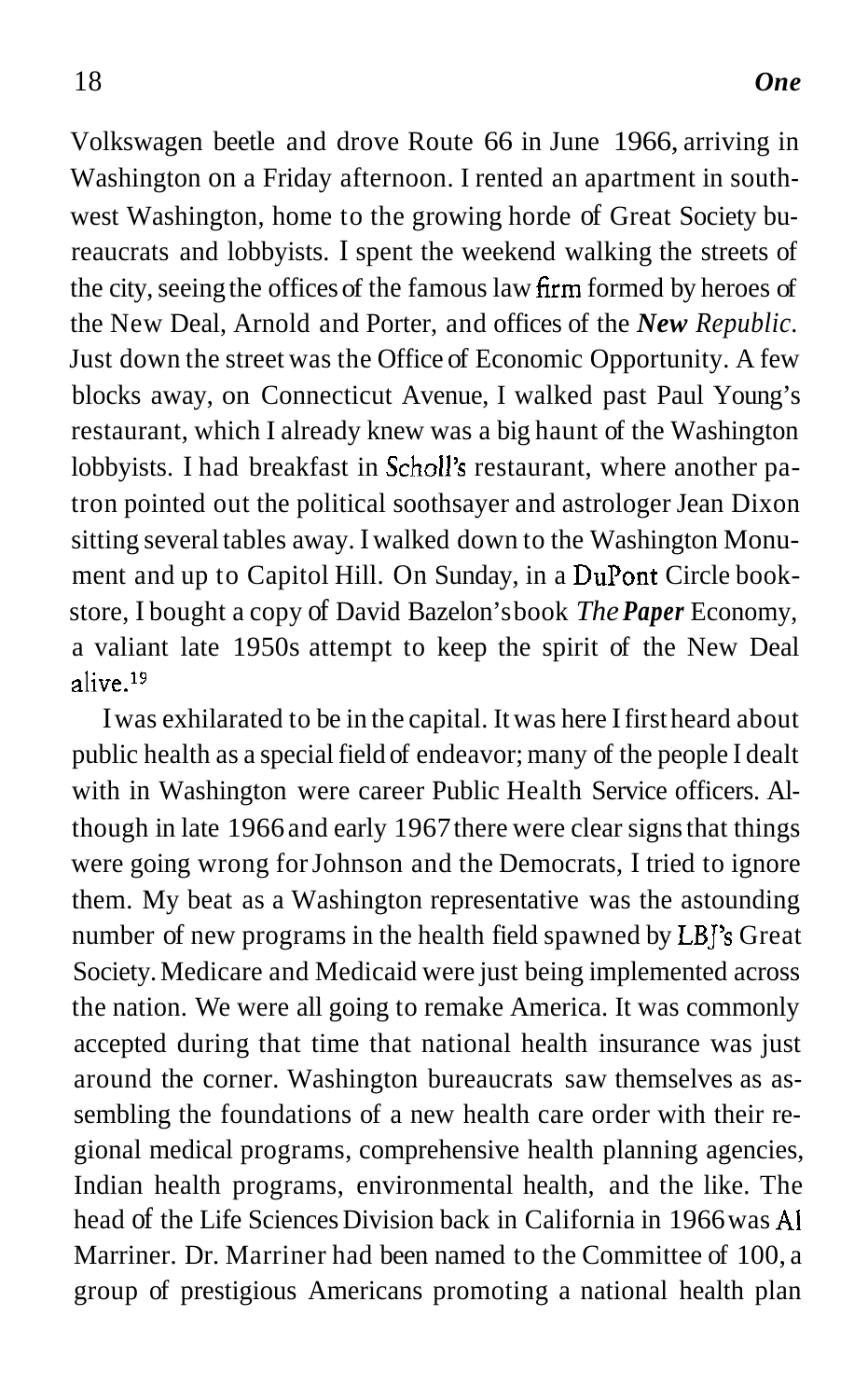and headed by Walter Reuther, head of the CIO. Marriner, a physician and an expert in aviation medicine, was strongly in favor of national health care reform.

Yet in truth, had we had eyes to see more clearly, the health care system we were assembling in the Great Society was creating in its disarray and excess a disorganized, pluralistic system that was inherently unstable, rapidly inflating, and quickly reaching an upper limit of coverage at somewhere around 80 to **85** percent of the public. Far from preparing the country for a new institution and a new national health plan, our system soon became the major stumbling block to national reform. For example, the success of the small Life Sciences Division was predicated on getting grants and contracts from the burgeoning health programs of the Great Society, including the Office of Economic Opportunity's neighborhood health centers to studies in hospital design and modernization. Universal health care would have likely made many of these small grants and programs evaporate and have left organizations like my own Life Sciences group out in the cold, just as surely as a hungry Defense Department budget was already grabbing more and more dollars for Vietnam.

We were assembling instead a pluralistic health care system containing an army of experts, various research enterprises, myriad new programs, and a strengthened set of interests opposed to fundamental reform. At the center of this enterprise was a' Medicare program so generous and negligent in its financing as to embolden those interests and spawn decades of runaway costs. Taken together, these programs and this profligate system of funding led to the growth of the medical industrial complex, filled with academics, private research firms, consultants, and a steadily growing group of Washington lobbyists and representatives (of whom I was one). And these groups, in time, became a major force for blocking reform or at least bending it away from the original New Deal conception of strengthening the national community and the public power.

Johnson, in his understandable desire to put the nation on a new